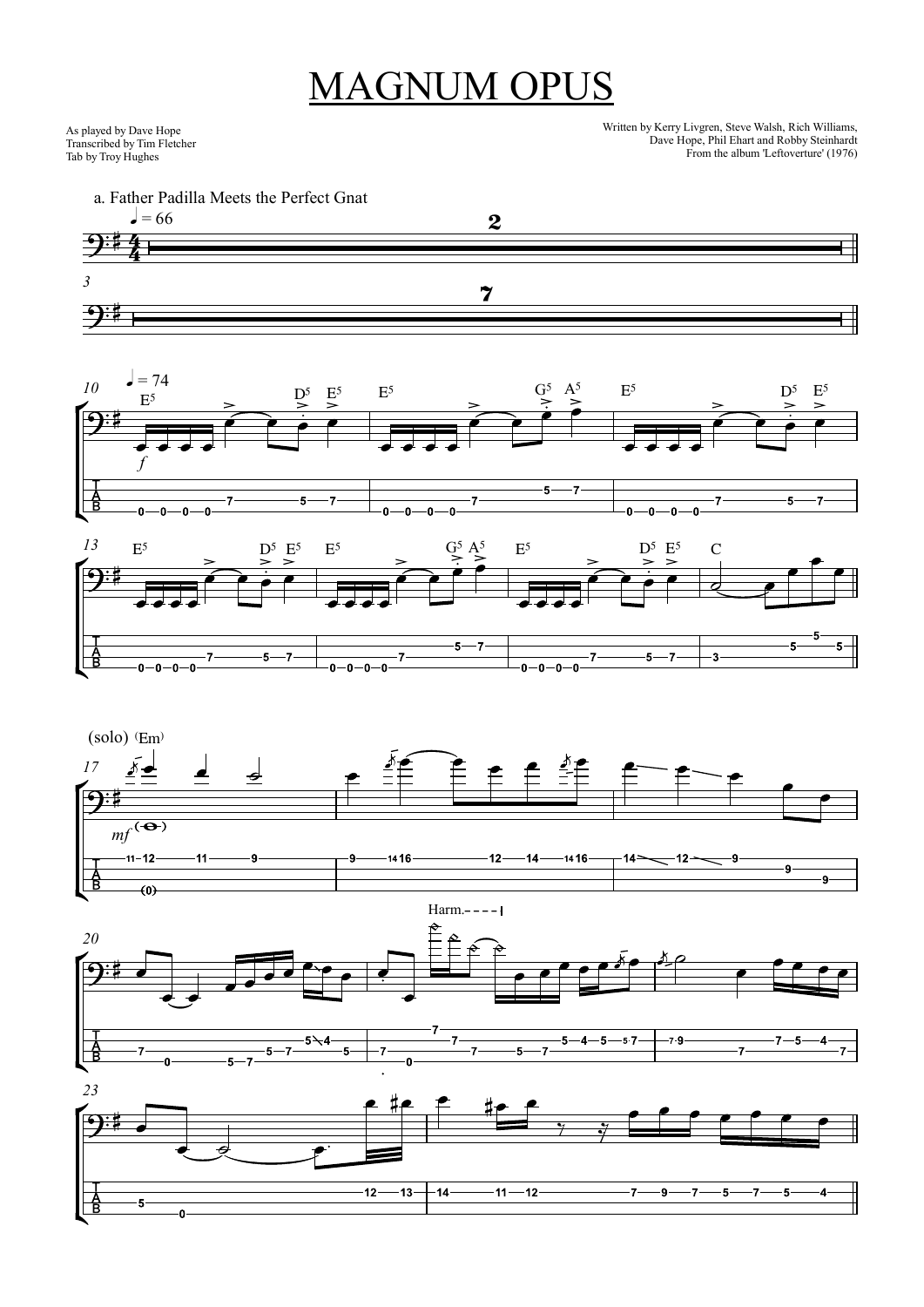











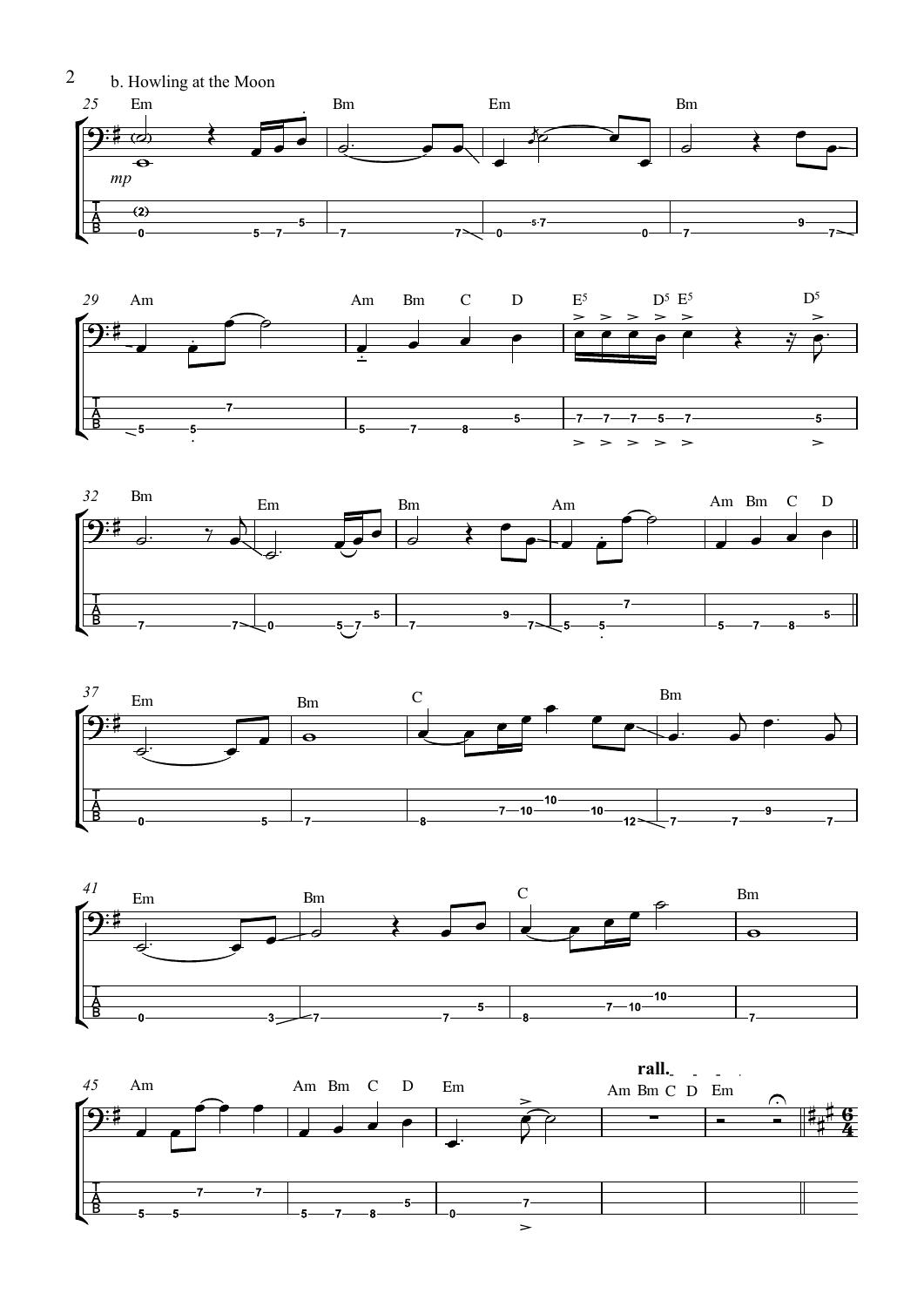









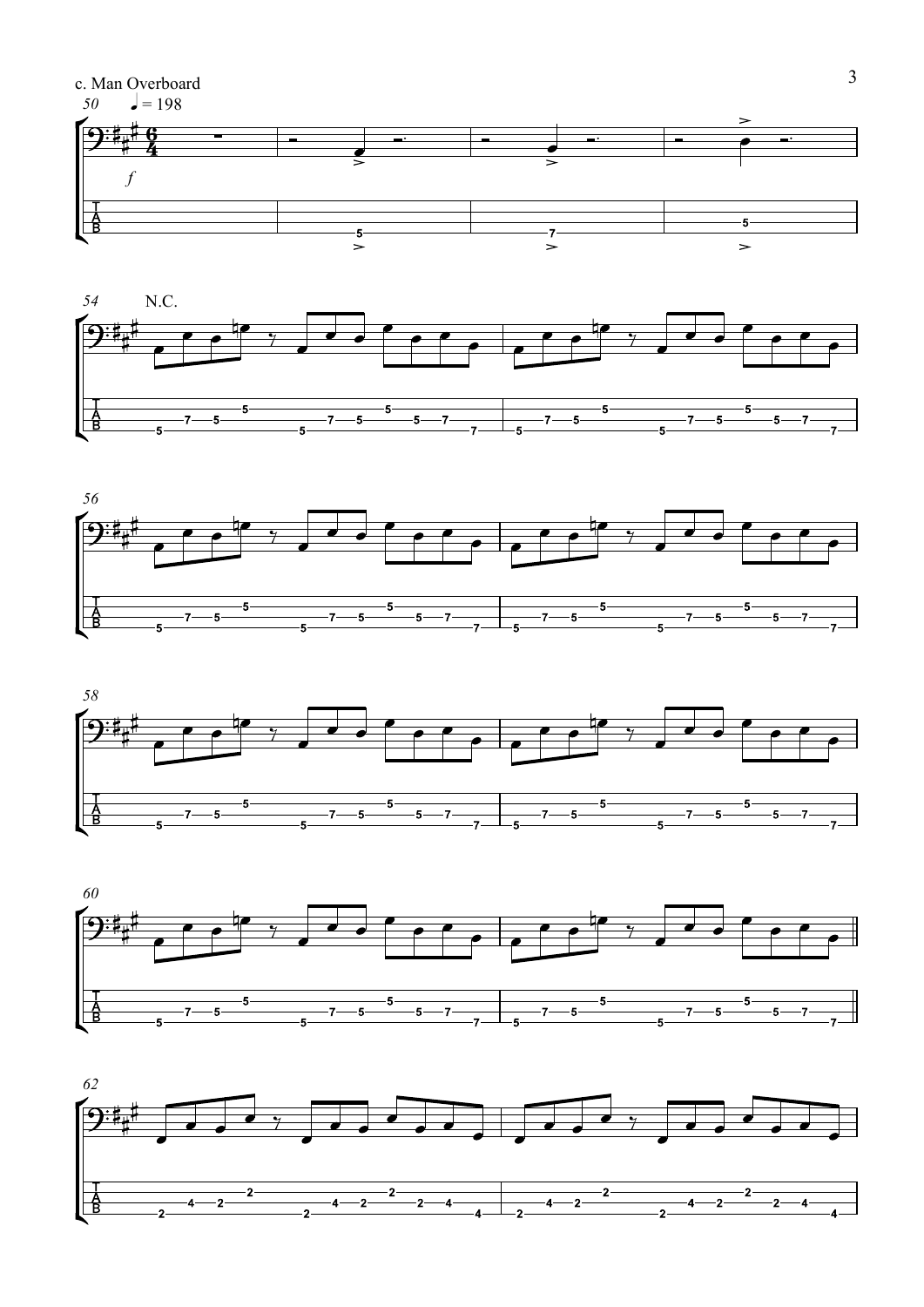









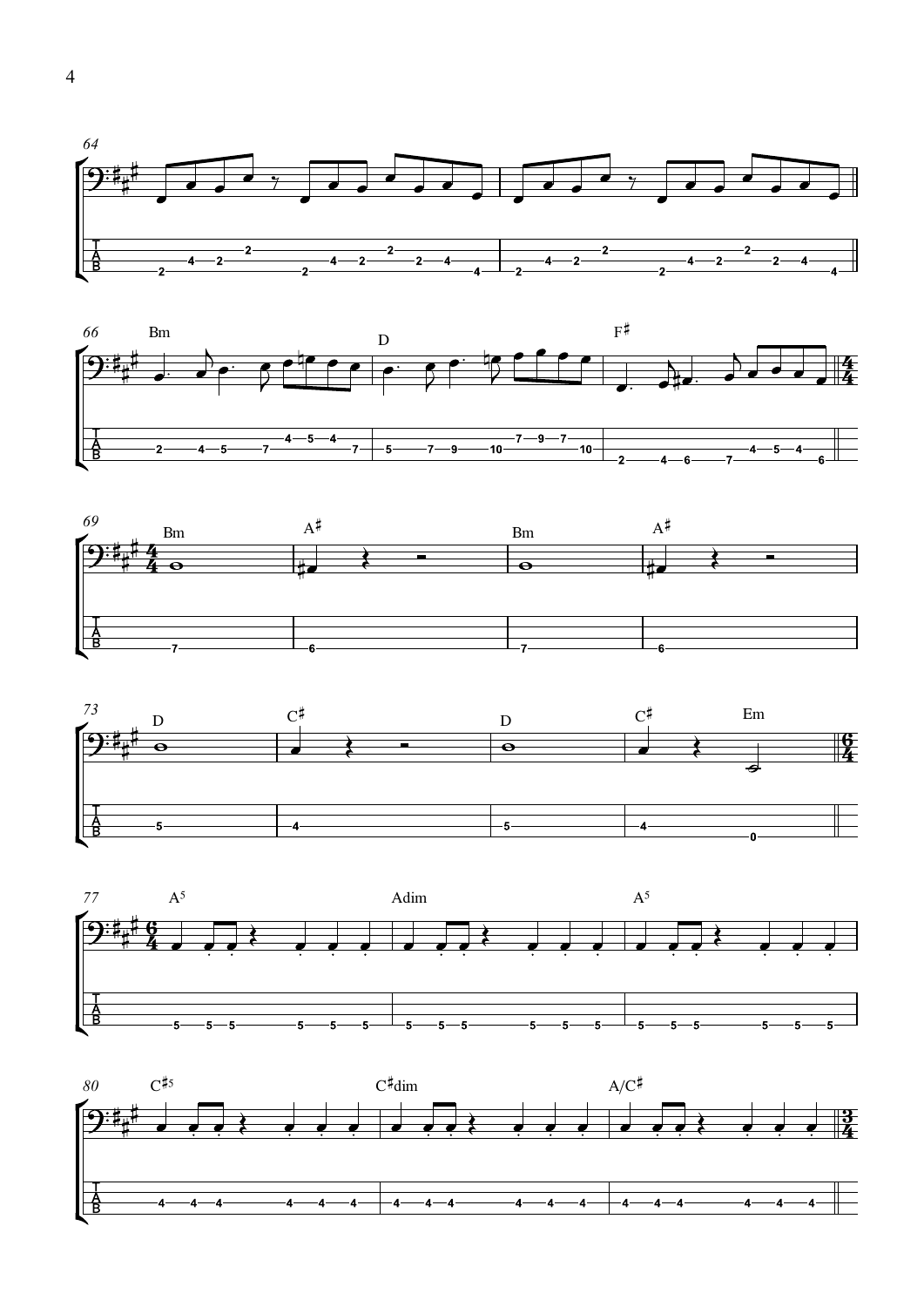









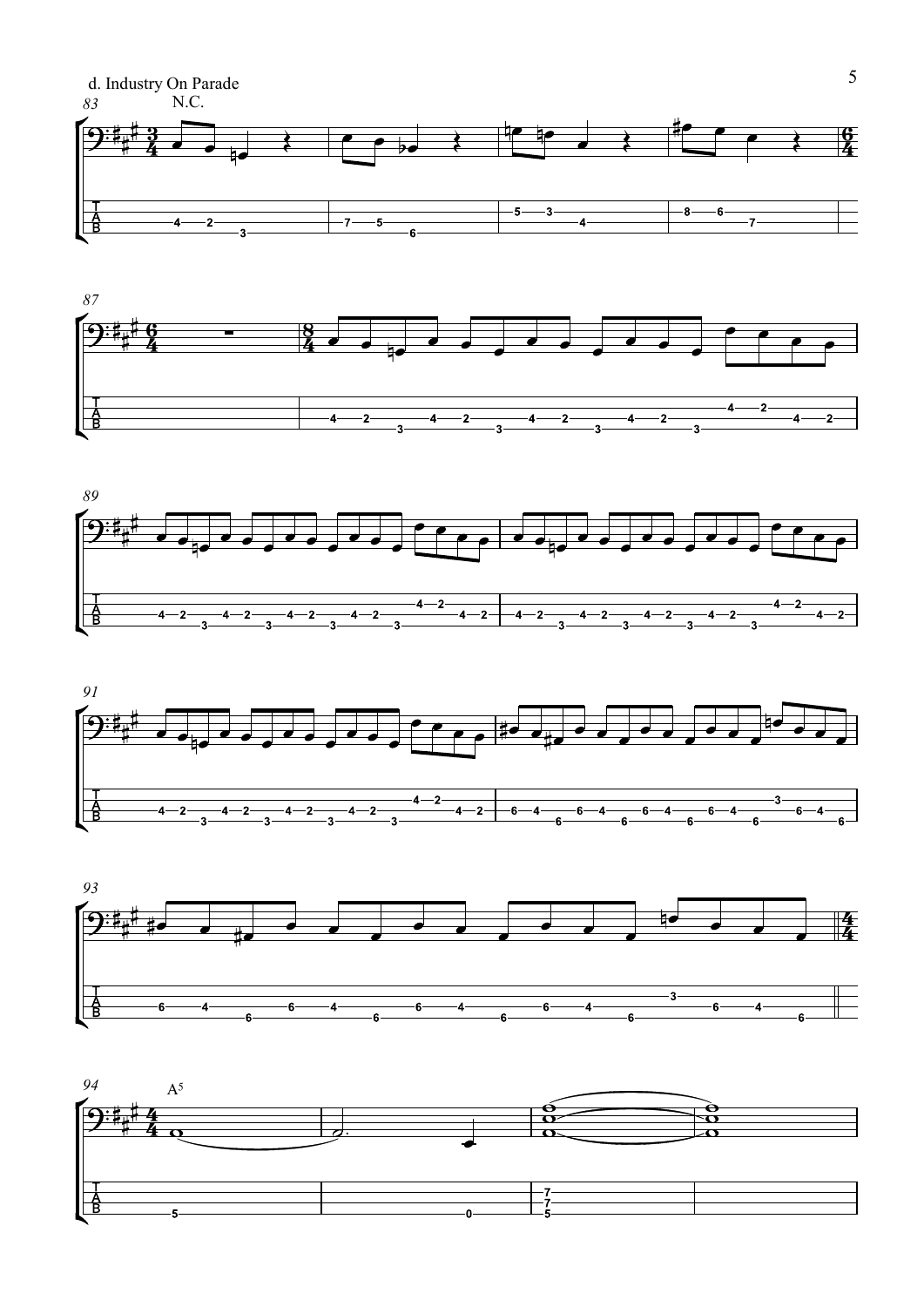









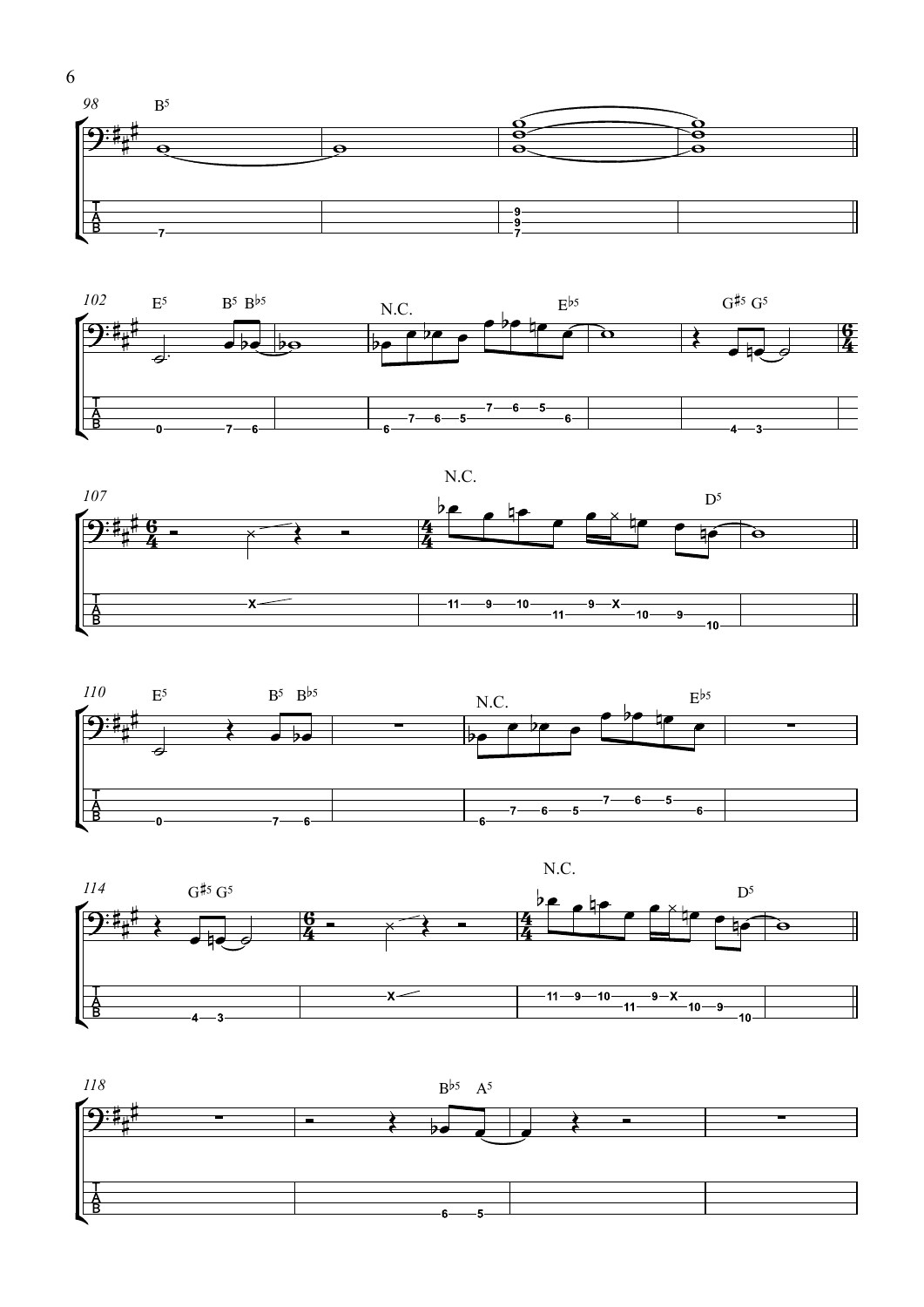









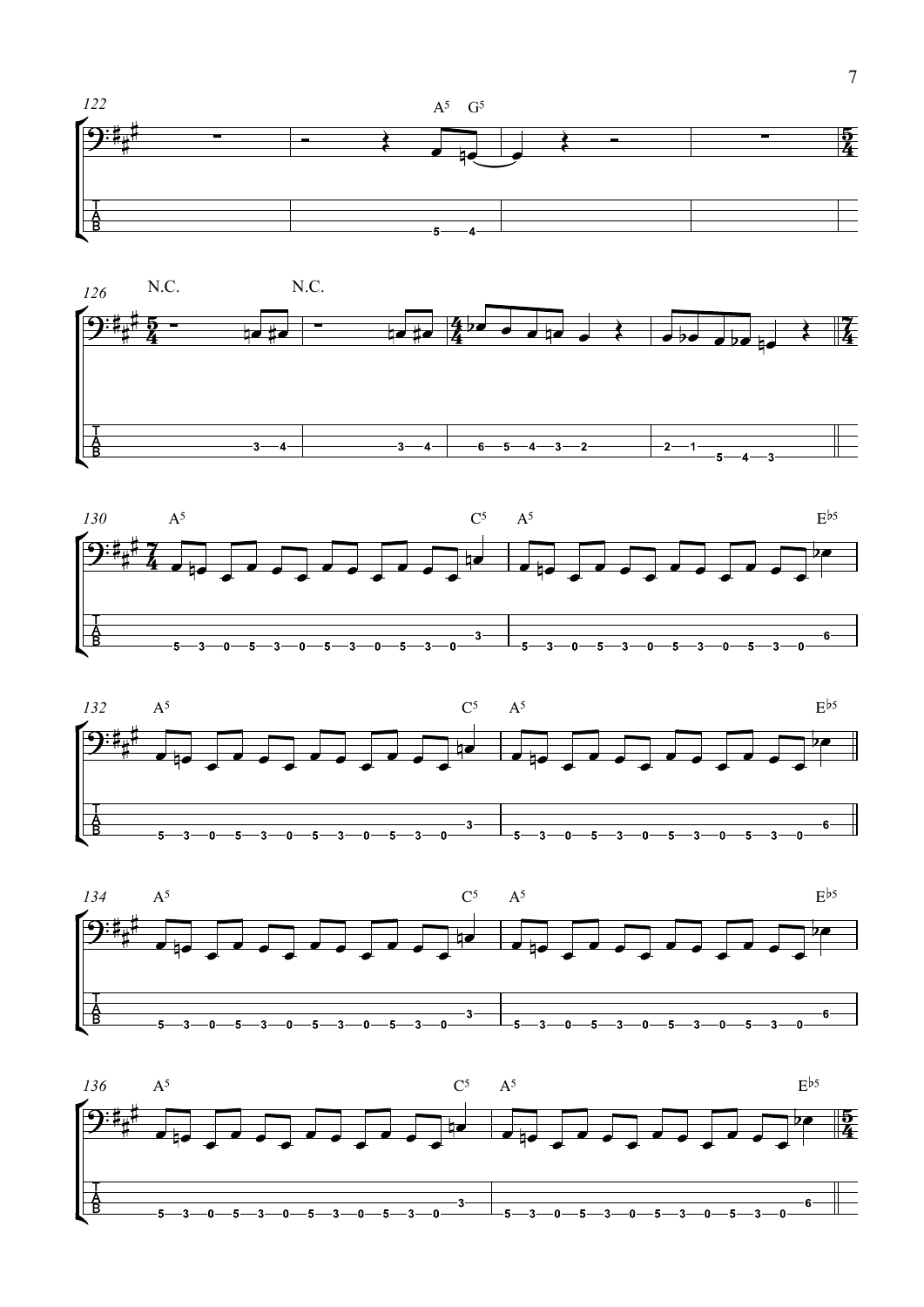



## e. Release The Beavers







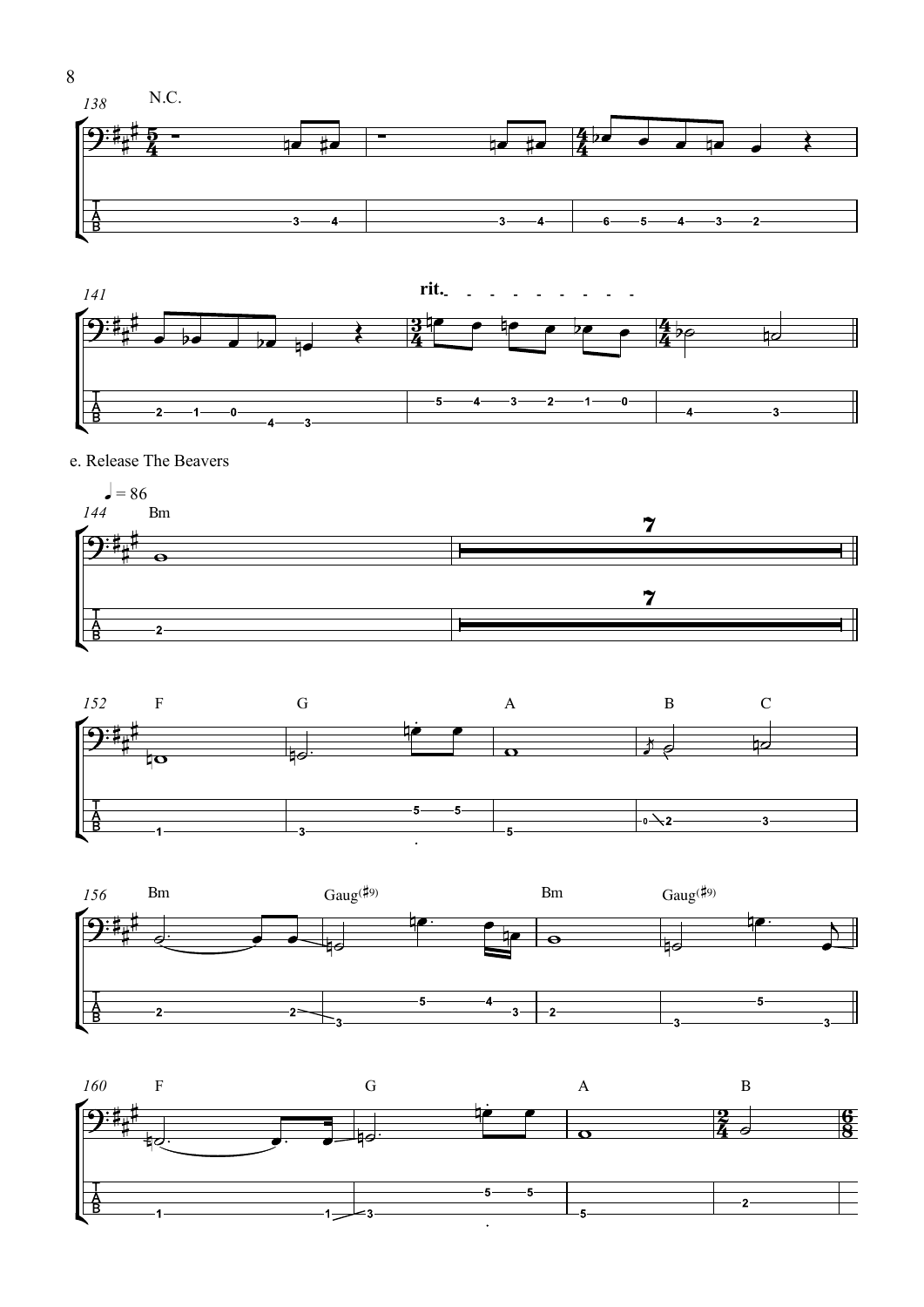







f. Gnat Attack



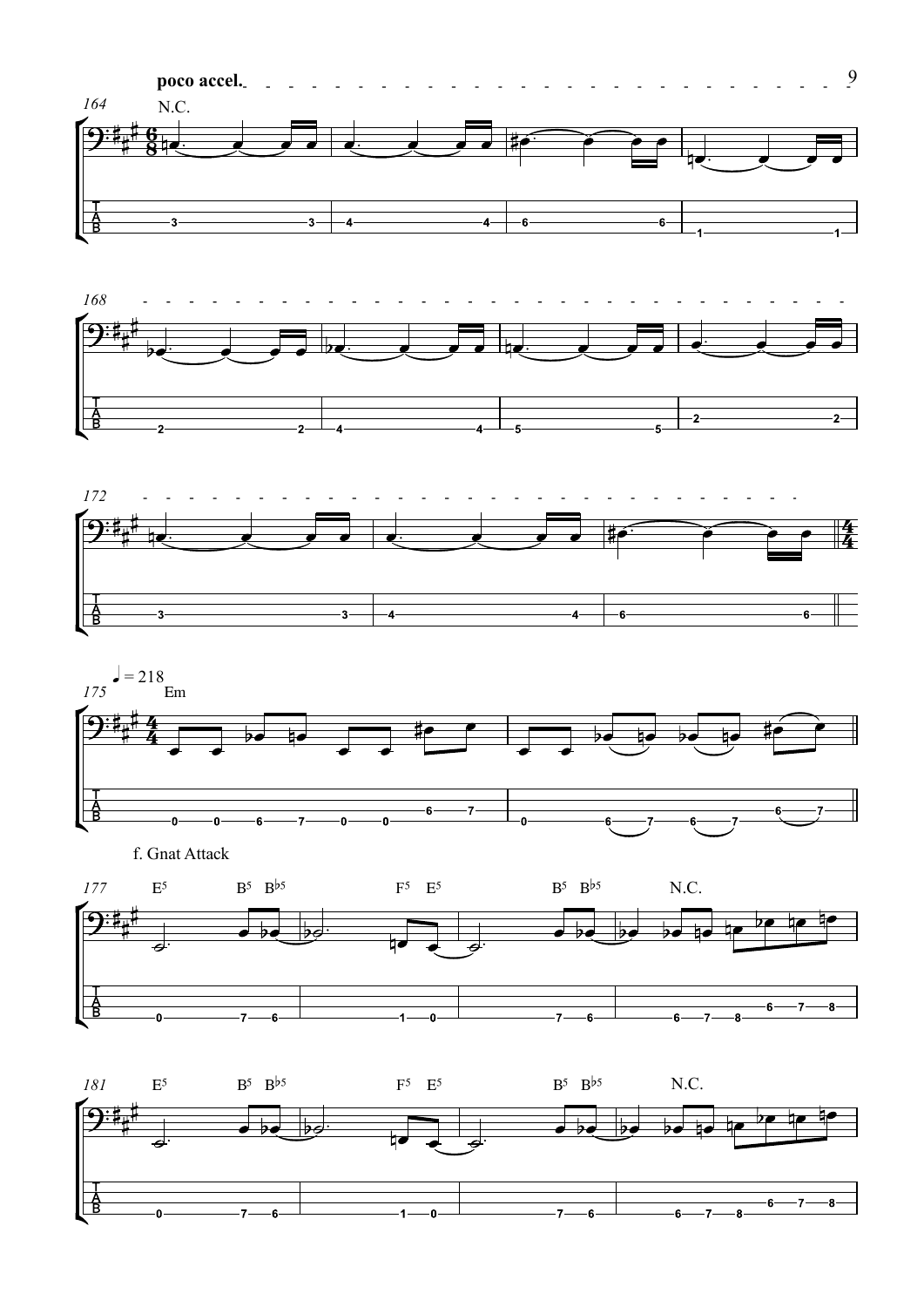









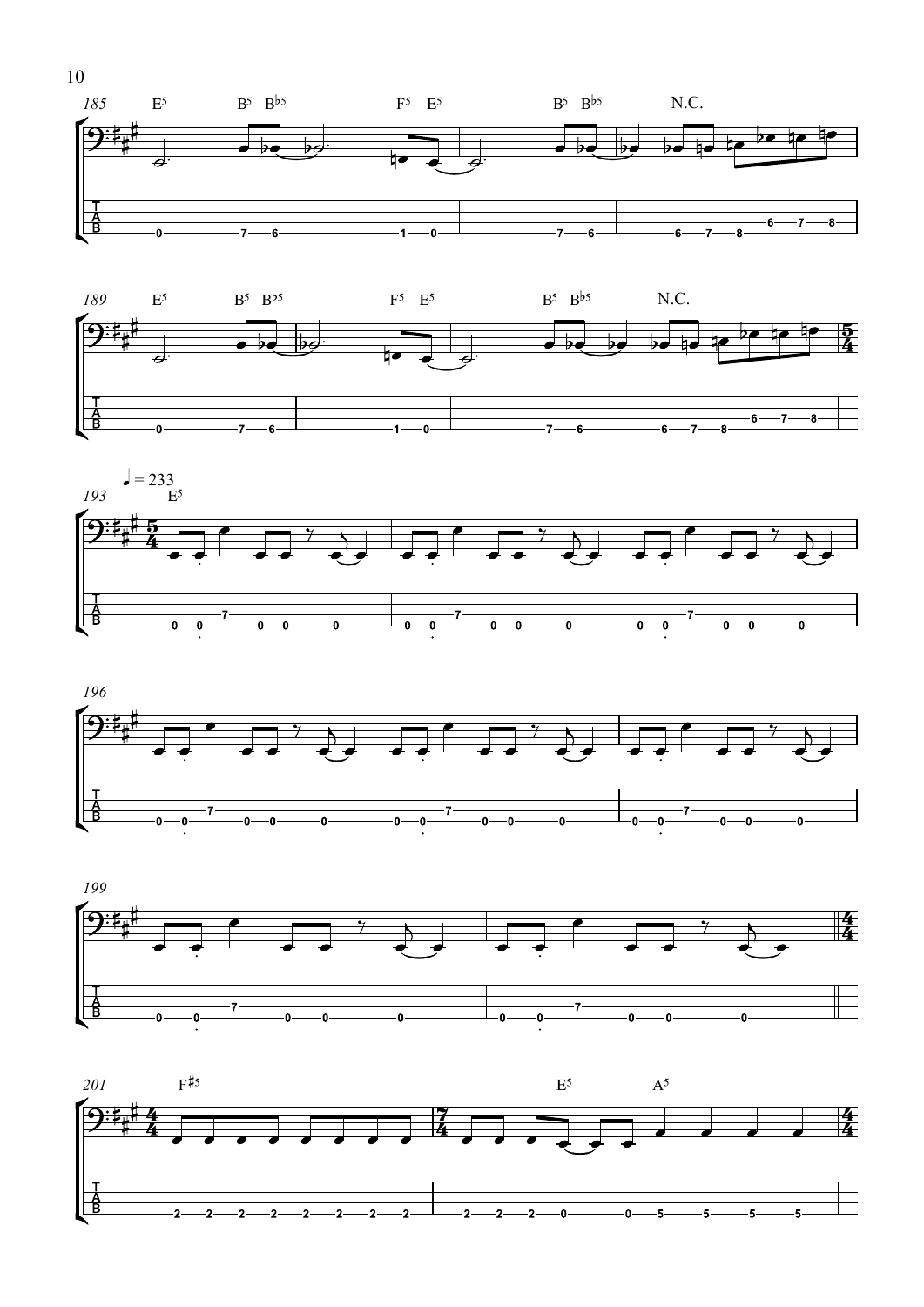